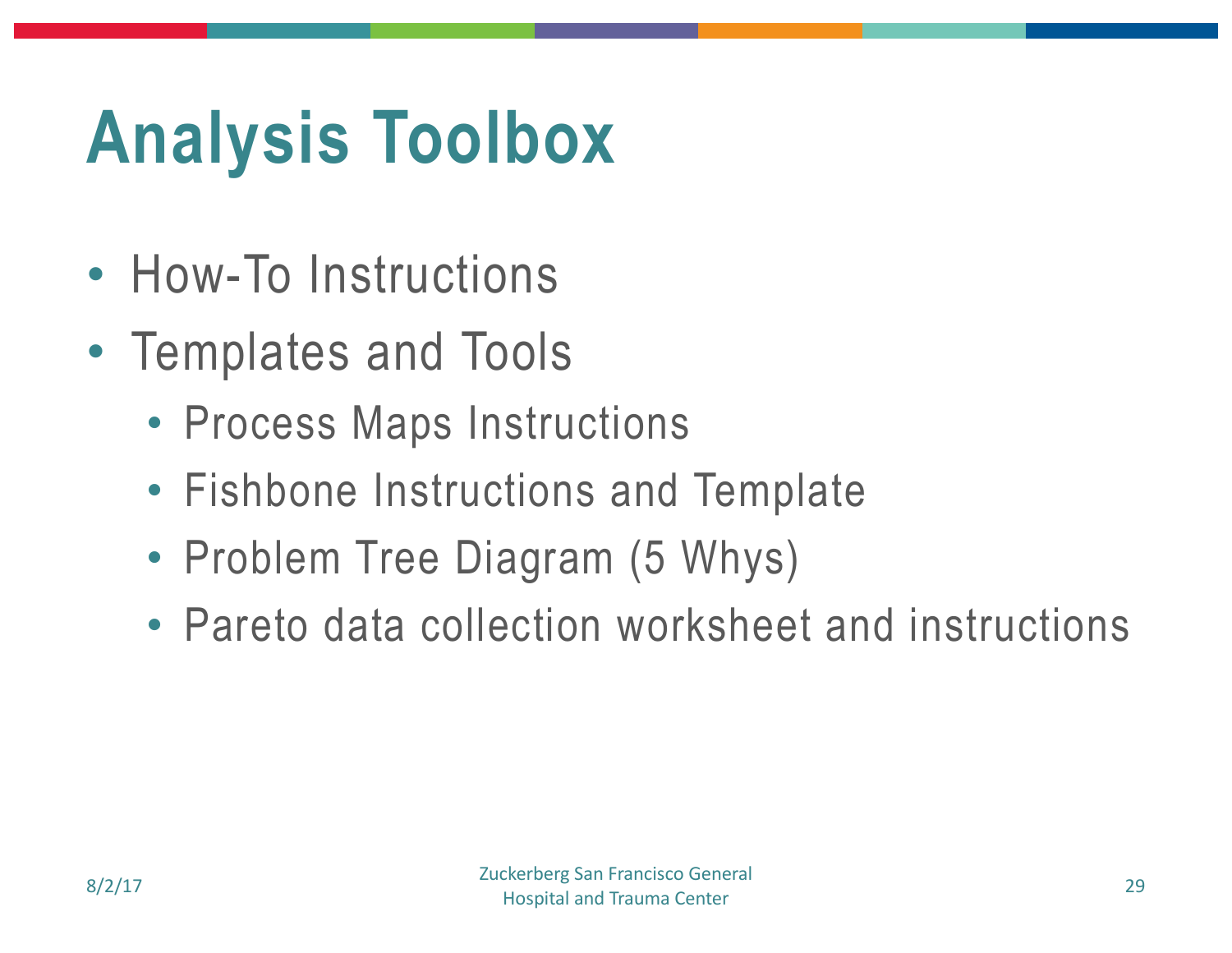## **How-to: Process Map Steps**

- I. Identify a Process
	- Define start and end
	- Decide level of detail: Simple or detailed
- II. Information Gathering & Mapping:
	- Walk through the major steps
	- Place the boxes in the correct sequence
	- Add directional arrows and decision diamonds
- III. Review & Analysis:
	- Review the process again, add stakeholders
	- Identify gaps, problem areas, waste
	- Identify data points and opportunities

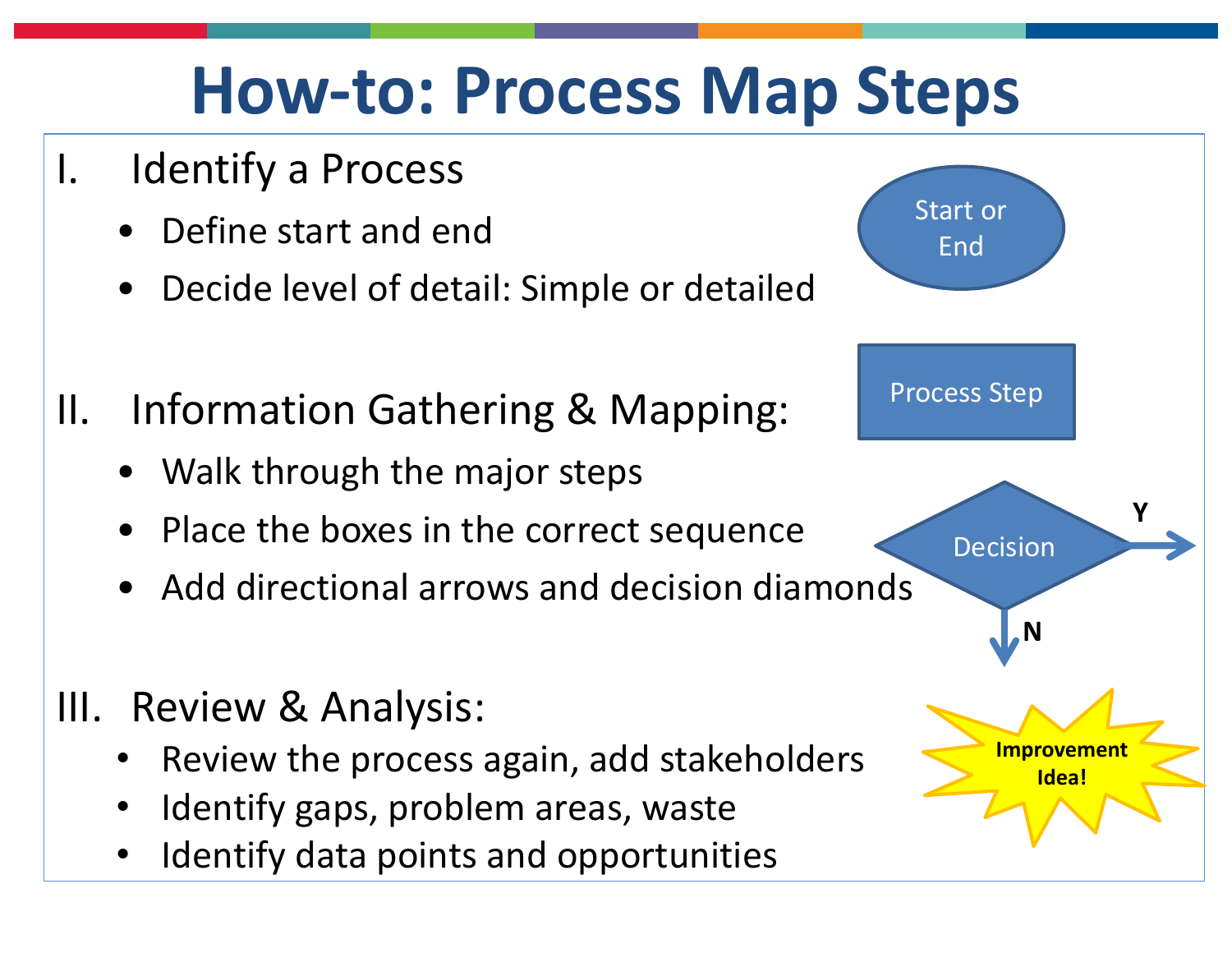## **Fishbone Example Template**

| A. People    | <b>B. Method</b> | F. Other:      |            |
|--------------|------------------|----------------|------------|
| 1.           | 1.               | 1.             |            |
| 2.           | 2.               | 2.             |            |
| 3.           | 3.               | 3.             |            |
| 4.           | 4.               | 4.             | Problem    |
| 5.           | 5.               | 5.             | Statement: |
|              |                  |                |            |
|              |                  |                |            |
|              |                  |                |            |
| 1.           | 1.               | 1.             |            |
| 2.           | 2.               | 2.             |            |
| 3.           | 3.               | 3.             |            |
| 4.           | 4.               | 4.             |            |
| 5.           | 5.               | 5.             |            |
|              |                  |                |            |
| C. Materials | D. Equipment     | E. Environment |            |

Tip: Can use post-its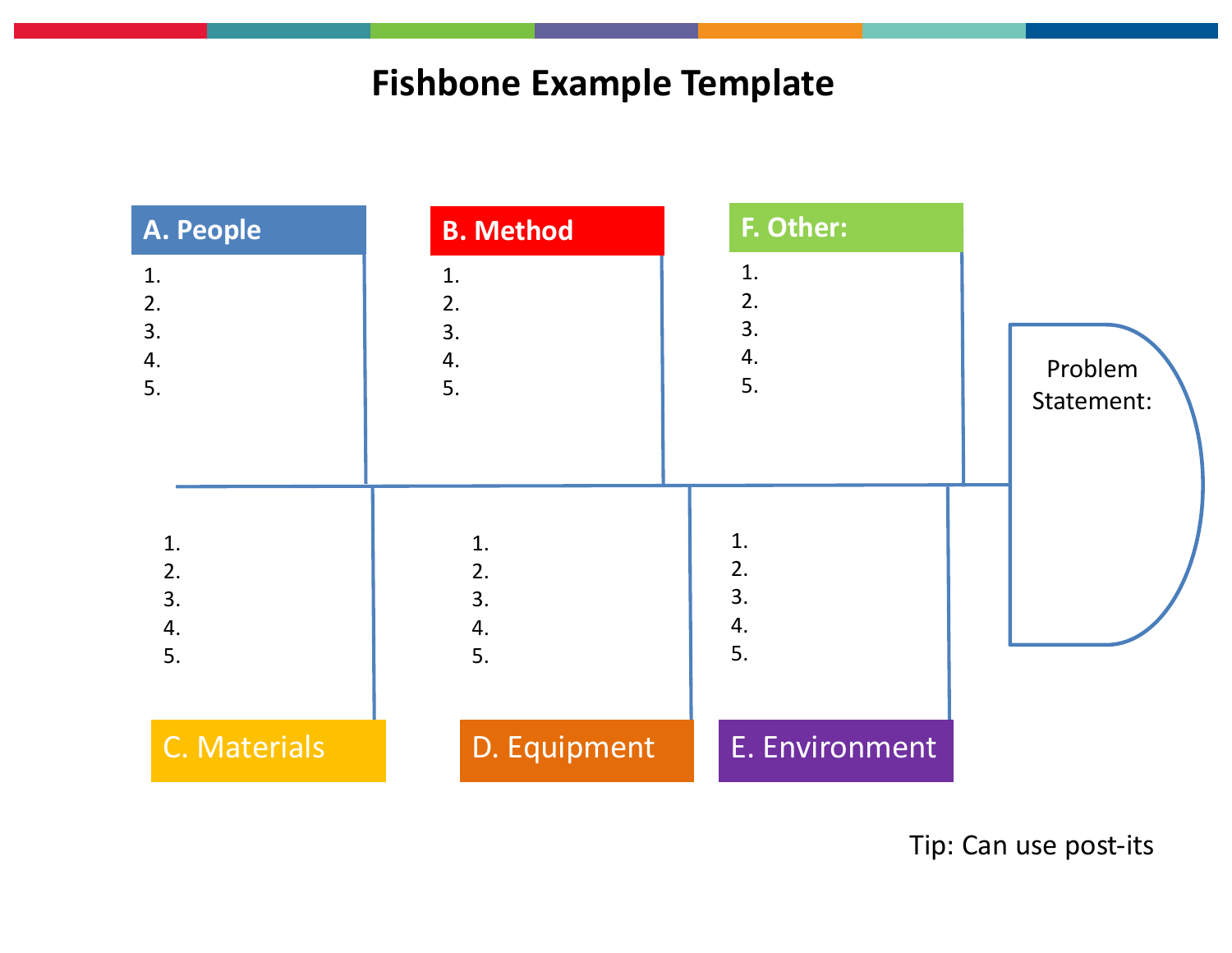## **Problem Definition Tree**